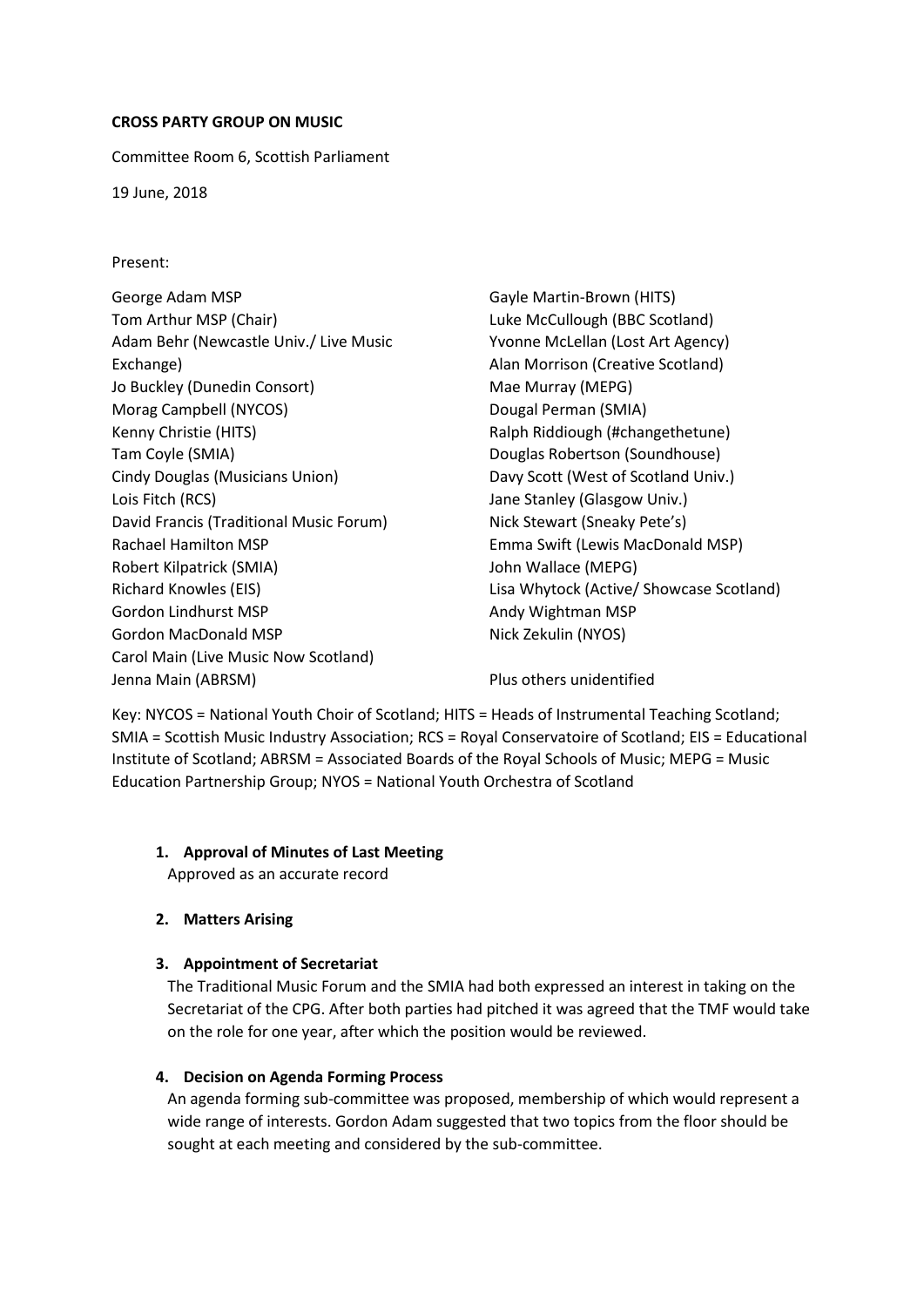*Richard Knowles, Carol Main, Lois Fitch, Robert Kilpatrick, Nick Stewart, Adam Behr, John Wallace, Kenny Christie, Jo Buckley, Lisa Whytock* and *Cindy Douglas* would make up the membership of the sub-committee.

# **5. Mike Russell Update on Brexit**

**Mike Russell** outlined the three Brexit issues that were important for the music industry.

• Free movement

Describing the current atmosphere around free movement as 'poisonous', MR felt that there was a very restrictive view in prospect after December 2020 (or possibly sooner). The question is a notable difficulty for the current negotiations, with no resolution in place. MR's experience of the UK Government's attitude to immigration is negative. The 'pull factor' for people wishing to come to the UK will be diminished. A White Paper is due, but MR had no intelligence on what it might say.

**Money** 

The EU provides significant resources for cultural support. MR has no answers for how that is likely to continue, other than the shared Prosperity Fund, but again there was no detail on what that might look like. There is a complex web of funding yet to be teased out.

Who we think we are  $-$  Scotland and the World

Scotland sees itself as a European nation. MR compared the Scotland's situation with Ireland's, and the lack of control Scotland has over future direction. This is a defining moment. How we effectively represent ourselves to the outside world speaks to an important role for culture. Culture is not neutral.

In summary MR is pessimistic about what lies ahead: do we accept an imposed Brexit, or is there another view of where Scotland can go?

**Ralph Riddiough** cited the power of music as a force for **peace**.

**Lisa Whytock**: artists must be able to travel freely. **Showcase Scotland** has shown that international touring is vital to musicians' ability to make a living. She cited the success of the Scottish presence at the **Lorient Festival** in 2017 as evidence of cultural tourism opportunities, and echoed MR's point about the bridging role of culture. MR invited her to email him with her concerns.

**Nick Stewart**: **fees** for musicians in the UK are on the whole much poorer than in Europe.

**Alan Morrison** reiterated LW's point that our own borders are not enough for a sustainable career, and agreed about the intangible benefits of music. He felt that there was solidarity with Scotland across Europe, and a recognition of our outward-looking attitude. He proposed that there should be a **Culture or Music Export Office** to enable opportunities post-Brexit, backed up by an **Expo Fund**.

**LW:** endorsed that suggestion, citing a 349% **Return on Investment** as evidence of the benefits of support for international touring. Again, there is a need for a post-Brexit strategy to manage challenges.

**Morag Campbell** enquired about the prospects for UK involvement in the **Erasmus** programme. MR said that it may continue.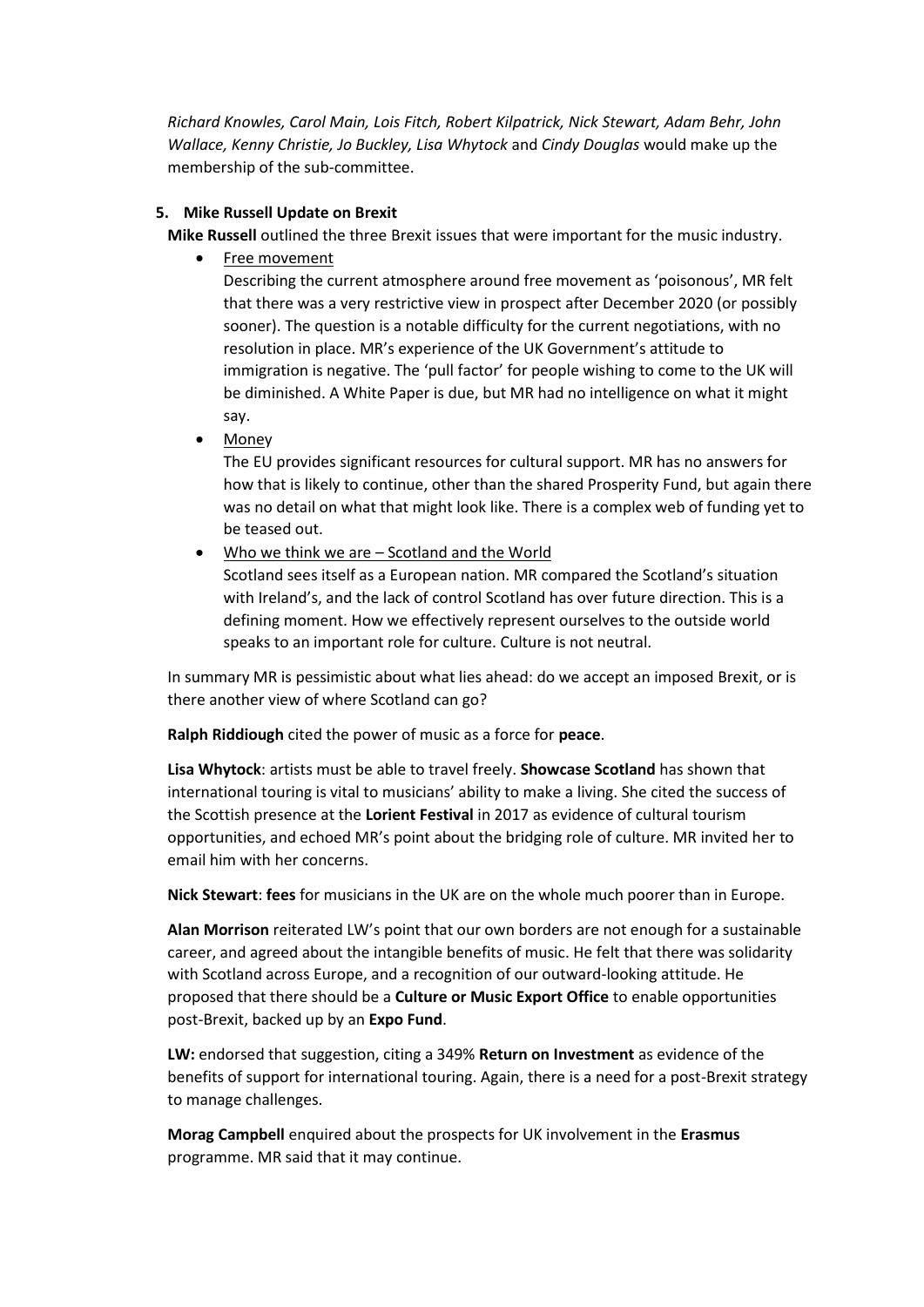**Cindy Douglas**: the concern is also about people coming in to Scotland, who bring the benefits of the cross-fertilisation of ideas. Co-operative projects need to continue.

**Carol Main** expressed a concern for the **national companies**. 17% of orchestral players come from Europe. She also was concerned about international students coming here to study.

**Lois Fitch**: 25% of the student body at **RCS** are European. Classical music is so steeped in a European tradition that it seems perverse to discourage European students. MR said that the Scottish Government was committed to maintaining access for European students for as long as possible.

**Dougal Perman** asked MR for his thoughts on **intellectual property**. MR said that there were large issues with alignment of regulatory frameworks. Keeping alignment with European frameworks will be a difficulty, as will enforcement of regulations. Without mutually agreed enforcement it is hard to see how alignment can be sustained. The UK Government has completely failed to understand that the EU is a legally based system.

**The Chair** thanked Mike Russell and reminded the Group that they could email him with specific concerns.

**ACTION:** The Chair also proposed that the Group write formally to the Minister, identifying possible solutions as well as problems. **Gordon Lindhurst** seconded that view.

#### **6. Update from John Wallace on MEPG**

Citing the success of the '**Singing to Learn, Learning to Sing'** programme developed by MEPG and Education Scotland, **John Wallace** announced that it would be followed up by **'Playing to Learn, Learning to Play**' in 2019, possibly on a proposed **National Music Day**, at the Glasgow Royal Concert Hall. The hall will be filled by young people playing a new commission on every conceivable instrument. JW also noted the success of the recently instigated **Music Leader** qualification for young musicians.

The **What's Going On Now** research is currently mapping music education across Scotland, and its report will be launched at the Scottish Parliament in January, 2019. There will be a second survey in the early autumn which will aim to capture trends in participation levels following revised charging regimes and changes in local authority policies.

**Change the Tune**: JW expressed a widespread belief in the sector that the writing is on the wall for **Instrumental Music Services** unless we take action. MEPG has proposed an agreement between Scottish Government and the local authorities that will protect, maintain and sustain music services. The **Education and Skills Committee** has looked at this topic, which has been the focus of a noisy media campaign. The strategy is to publicise the What's Going On Now results and recommendations in 2019 with a view to influencing parties to include statutory action in their **manifestos** in 2020 and in their 2021 election campaigns.

**Richard Knowles:** there are now 458 fewer staff in instrumental music services than ten years ago, and 45,000 fewer students. This has an impact on the RCS and music organisations of every kind. The risk is the dilution of a qualified workforce, with the cheapest options (invariably not salaried staff) being brought in.

**Kenny Christie:** the system is there – don't dismantle it. Quality of service delivery is central: it aligns with Scottish Government priorities, and is essential for the success of the proposed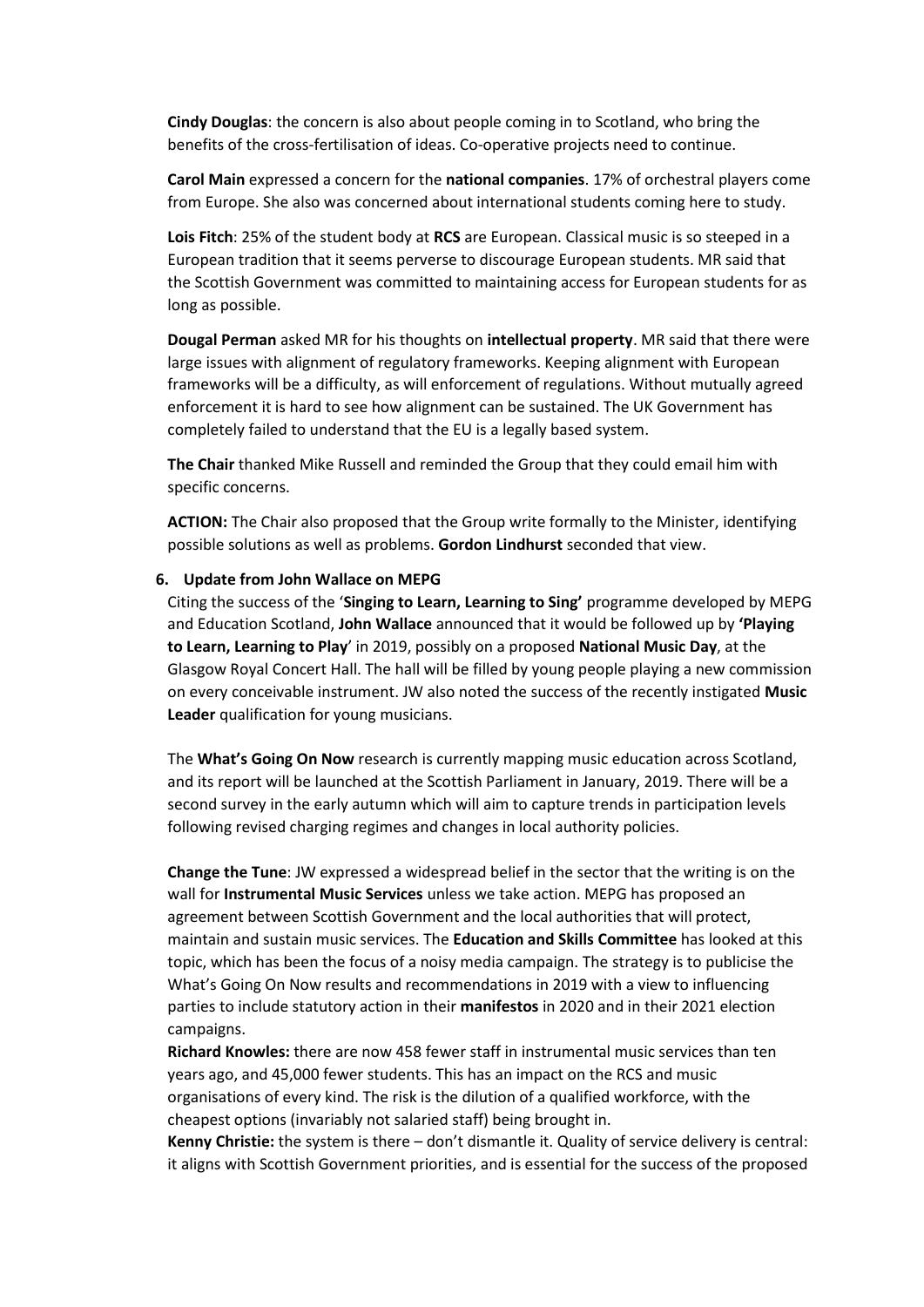**Regional Improvement Collaboratives**. The campaign for Instrumental Music Services offers the opportunity to put music at the forefront of Scottish education, bringing together many disparate elements to take music forward.

**RK:** 50 years of work has brought us to the present situation. He referred to the paradox of music being treated as discretionary when playing an instrument is 60% of **SQA** exams *within the curriculum.*

**KC** advised that 'free' does not always mean 'accessible'. The campaign needs to take account of the health and well-being of music educators. Contracts being offered on a sixmonth to six-month basis offers nothing but uncertainty for individuals and no stability for the sector.

**Ralph Riddiough:** instrumental music should not be treated as discretionary, but as central to music education. He questioned a recent **SPICE** (Scottish Parliamentary Information Centre) briefing that maintained numbers have held up. Those figures mask a major injustice. Less well-off children will be penalised by a fee system. It is wrong for some children to be priced out. The campaign should not just be about maintaining music services. **JW:** if the growth of Scotland's economy is to be dependent on the creativity of young people, music is the best way of fostering that.

**Carol Main** cited the importance of young people playing together, as well as access to good instruments, transport, good tuition and rehearsal spaces.

**Gayle Martin-Brown:** if charging is removed, then staff will be lost, as there is no other source of funding. At present there is no charge for students receiving free school meals, or taking SQA music exams.

**Yvonne McLellan** pointed out the weakness of a system where children experience music free through the **Youth Music Initiative**, after which access is limited or has to be paid for. **KC:** YMI is a tool, used in 32 different ways by each local authority.

**Luke McCullough:** the free school meals criterion locks out a large number of people suffering from **mortgage poverty**, for example. How would the proposed agreement between SG and COSLA affect those authorities which do not currently charge?

**RK: Clackmannan** currently charges £524 with no discount for siblings. Even with the free school meals discount the charge is £117. Many students do not claim free school meals at secondary school, as there can be a stigma.

**The Chair** asked what the CPG could do. For example, could it address the persistent view in local authorities that music is a soft subject. Could the CPG make a statement on the value of music?

**RR: Scottish Government** has already made a statement.

**G M-**B: As long as music is non-statutory it will always be targeted when budgets are being cut.

**Dougal Perman:** will the forthcoming research try to evaluate the impact of the cuts in social and economic terms?

**JW:** the CPG should be making arguments about economic and cultural exports. New arguments are required.

**DP:** there is a twin threat of cuts to instrumental music tuition and free movement. The resources are there to make good arguments.

**Lisa Whytock:** the CPG can advocate to Scottish Government about how the music sector and the music industry can be supported to thrive.

**Nick Stewart:** we need to think big, and not be afraid to advocate for more money.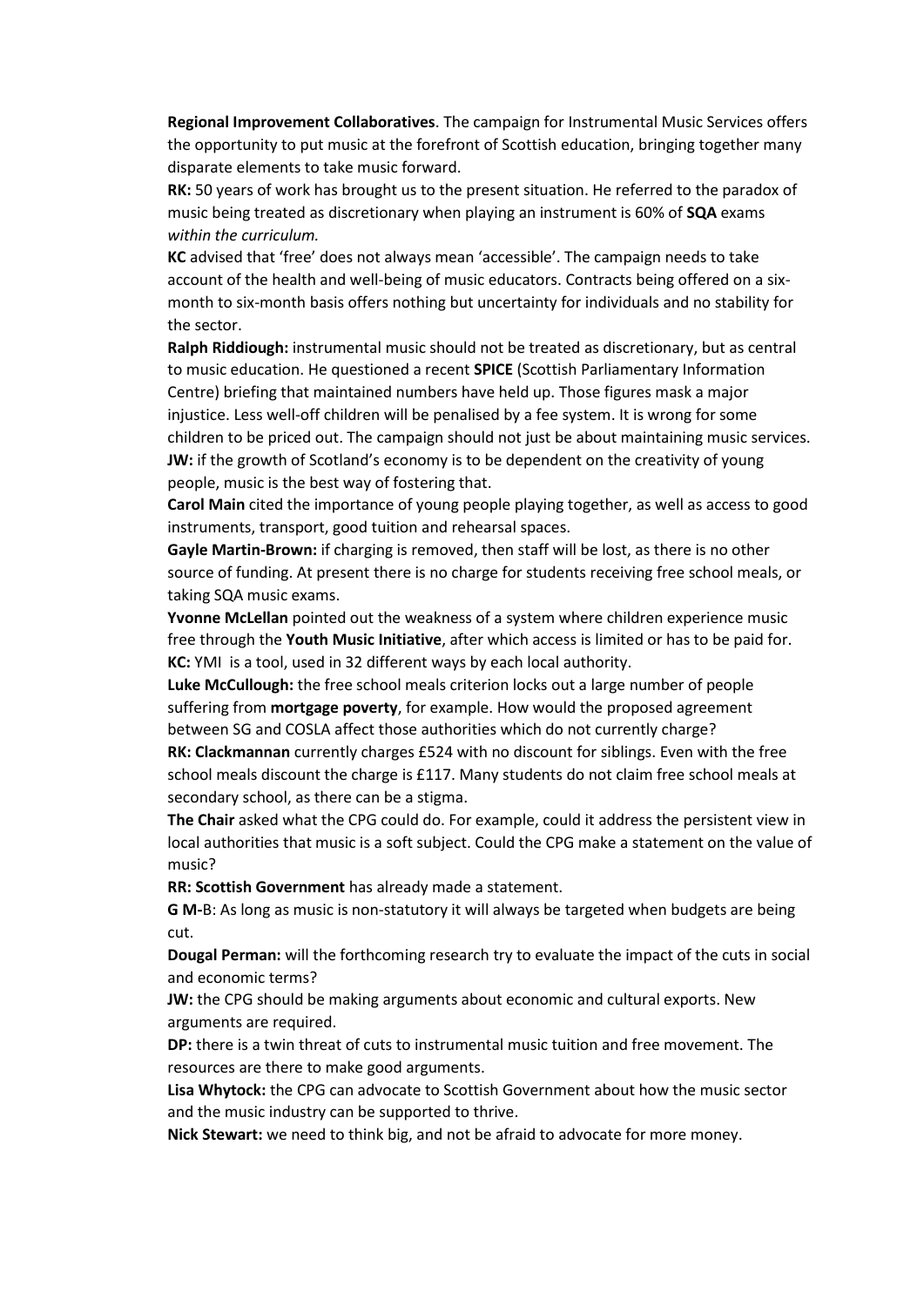**Cindy Douglas:** the CPG's contribution should be to take a different perspective – take an industry view: what is it that the music business requires? As far as instrumental music teaching is concerned there should be consistency across local authorities.

**KC:** equity is the long-term aim. If music education is to be free, are we ready for that within the current frameworks?

**Davy Scott:** the 'softness' of music is cultural. Parents will still value other subjects as having better employment prospects. We need some impact case studies.

**Alan Morrison:** echoed the previous remarks with a point about the difficulty of getting music coverage in newspapers, which often take the view that music is only about entertainment.

**Adam Behr:** there is plenty of research on the economic and cultural value of music. It only needs to be collated.

**The Chair** drew attention to the interdependence of the many aspects of music from initial teaching to the music industry. It is a feature of the sector that is not appreciated more widely.

**ACTION POINT:** *A Parliamentary event in the autumn, preceded by a grand narrative on the value of music and its interconnected aspects, which will publicised, disseminated and debated in Parliament.*

Other questions for the CPG and its role?

**RK:** would like to see support from the CPG for **statutory status** for music education **LW:** what can Scottish Government do to support the music industry when **Brexit** comes?

## **7. AOCB**

#### **Music Tourism in Glasgow**

**Dougal Perman:** there was to be a debate the following day on **music tourism** in Glasgow.

#### **Glasgow School of Art**

**Chair:** expressed the CPG's sadness about the effects of the **Glasgow School of Art** fire. Although attention will be on the GSA, we should also acknowledge the effects of the loss of the **ABC** as a music venue.

#### **Group Membership**

**Kenny Christie**: It would be useful if MSPs were able to stay and catch all the nuances of the arguments.

#### **Agent of Change**

**Nick Stewart**: there is some prospect for the **Agent of Change** principle to be adopted in the **Planning Bill**. Could the Minister, **Kevin Stewart**, be invited to the next CPG? The Scottish Government has declared its commitment to the principle.

#### **Scottish Planning Policy**

**NS:** A Scottish Planning Policy document has proposed that green space should be audited in support of the idea that, should space be lost to developers, there should be provision for its replacement, if possible to the same dimensions. Should a similar policy apply to **cultural spaces**? If it did, then an **audit of music provision** might be the starting point.

**8. Date of Next Meeting**